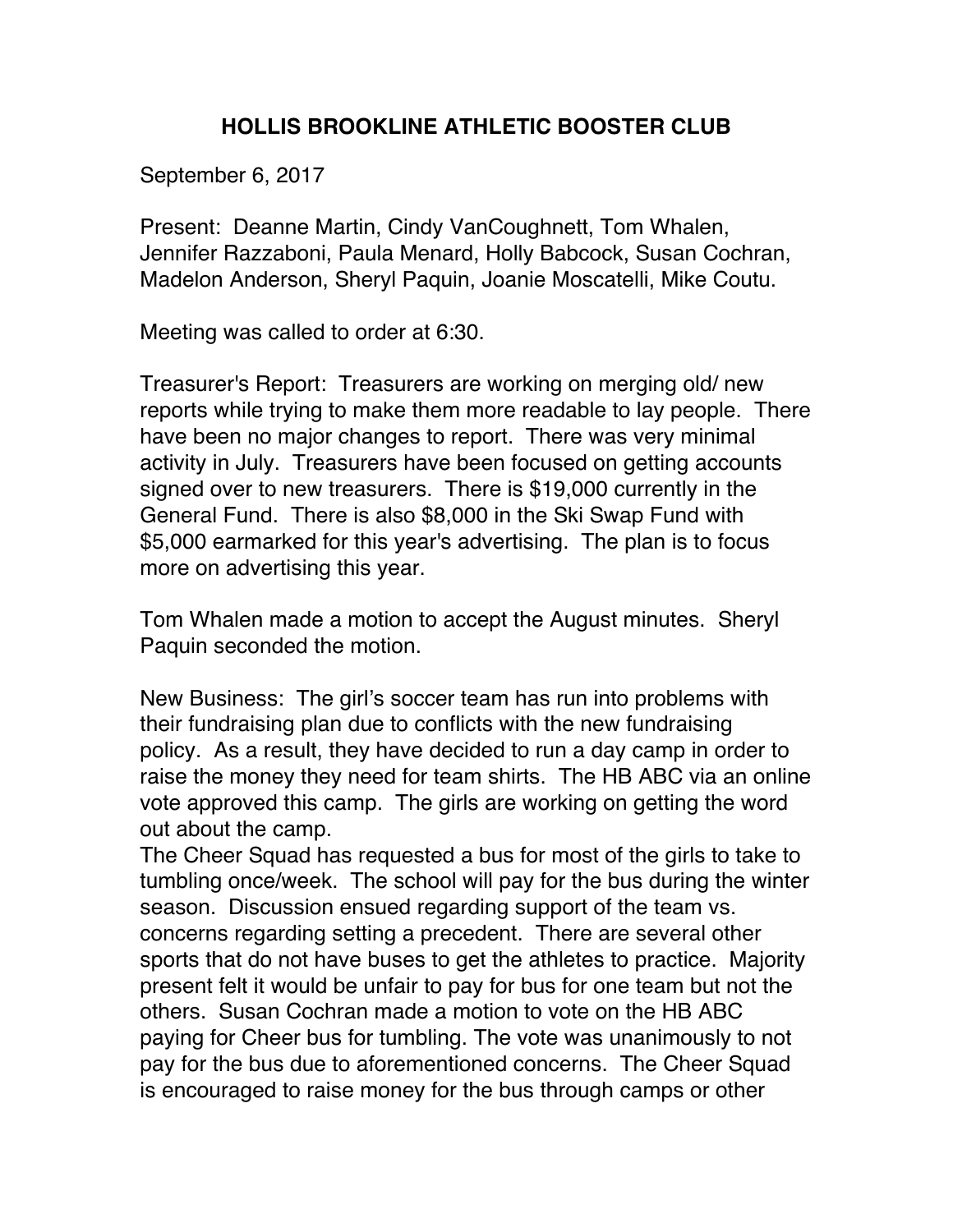approved method, and set up a Booster Club account to hold and account for the money they raise.

Discussion arose regarding teams having a booth at OHD for fundraising. The feeling was that this was acceptable once approved through the appropriate fundraising approval process. The notion that the school and school teams are visible and involved in community events such as Old Home Days is encouraged.

Tom will work on a draft revision of the By-Laws which is necessary due to the new Fundraising Policy. Once revision is completed he will send it out so the group can discuss and make changes.

Susan Cochran presented the information that she has collected on companies that could set up an online spirit wear store. After comparing several, she found the best option to be David Guay who runs Local Pro Sports. All present agreed with her assessment to use Local Pro Sports. The online store would open at the beginning of each season with a deadline for ordering. In addition to athletic teams, people could order general HB spirit wear during these windows. Individual team accounts will get any profit from the sale of team apparel. Profits from General HB spirit wear will go to the general fund. Teams are not required to order through Local Pro Sports if the chose to do something different. Susan is also working out arrangements for a staff discount. Will work out those details at a later date. All present agree with moving forward with team store. The plan is to vote on inventory seed amount at a later date.

After a discussion on how to handle concessions during sporting events a decision was made to continue as is. Ideas regarding HB ABC getting the food to stock concessions appeared to be too confusing. Each team will handle their own concession items and proceeds will go to that team's account.

The HB ABC website was updated to include instructions on how teams can request money. The fundraising rules that have been approved by administration are available on the website and will be distributed to the coaches.